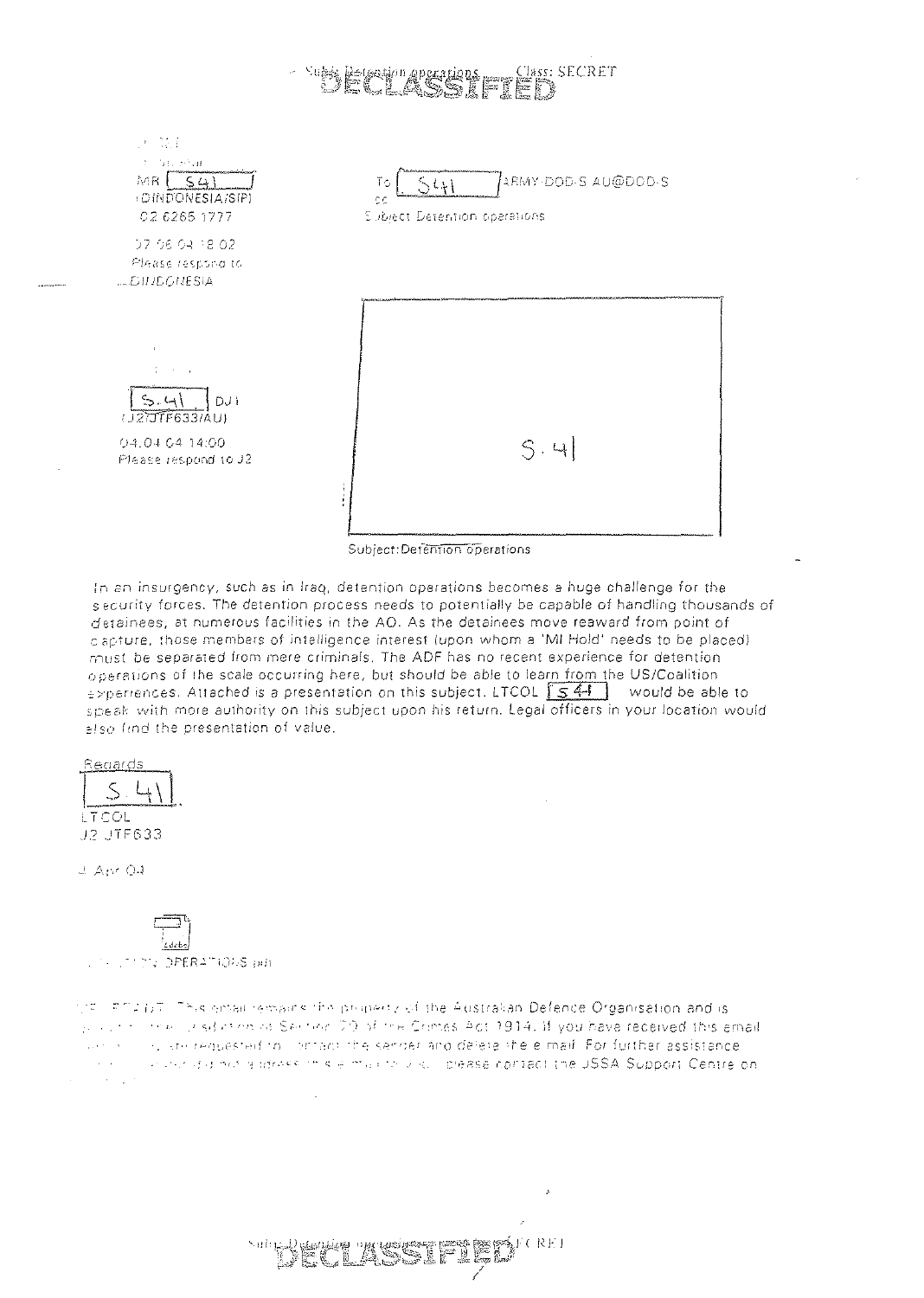

Exempt -

" DOCUMPENT 22"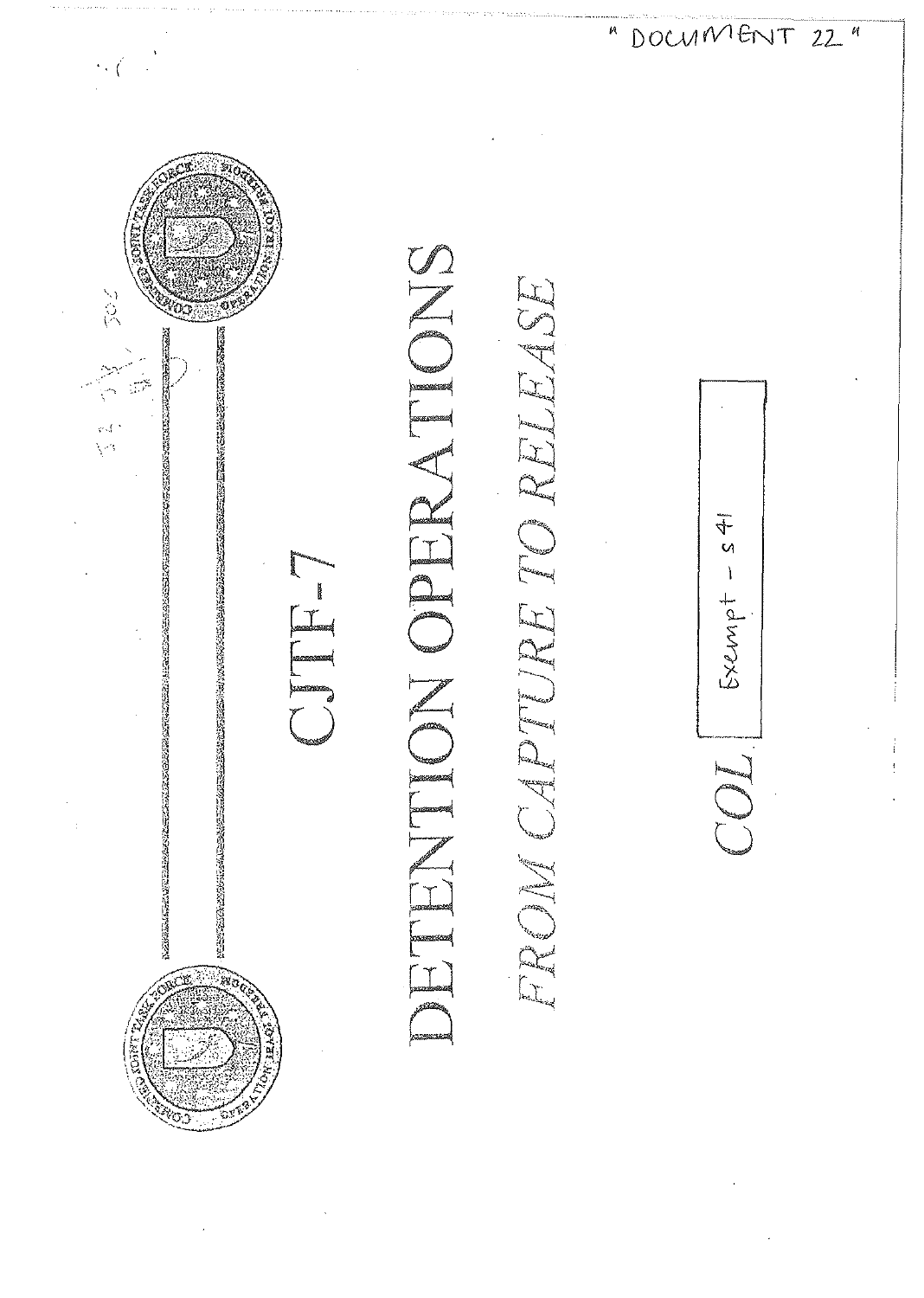



- «Capturing Unit
- \*Brigade Collection Point/Brigade Interrogation Facility
- *•Division Holding Area/Division Interrogation* Facility
- "Coalition Holding Facility (Abu Ghraib)/JDIC
- *•Detainee Review and Appeal Board*
- *•Detainee Release*
- ·Summary
- ·Questions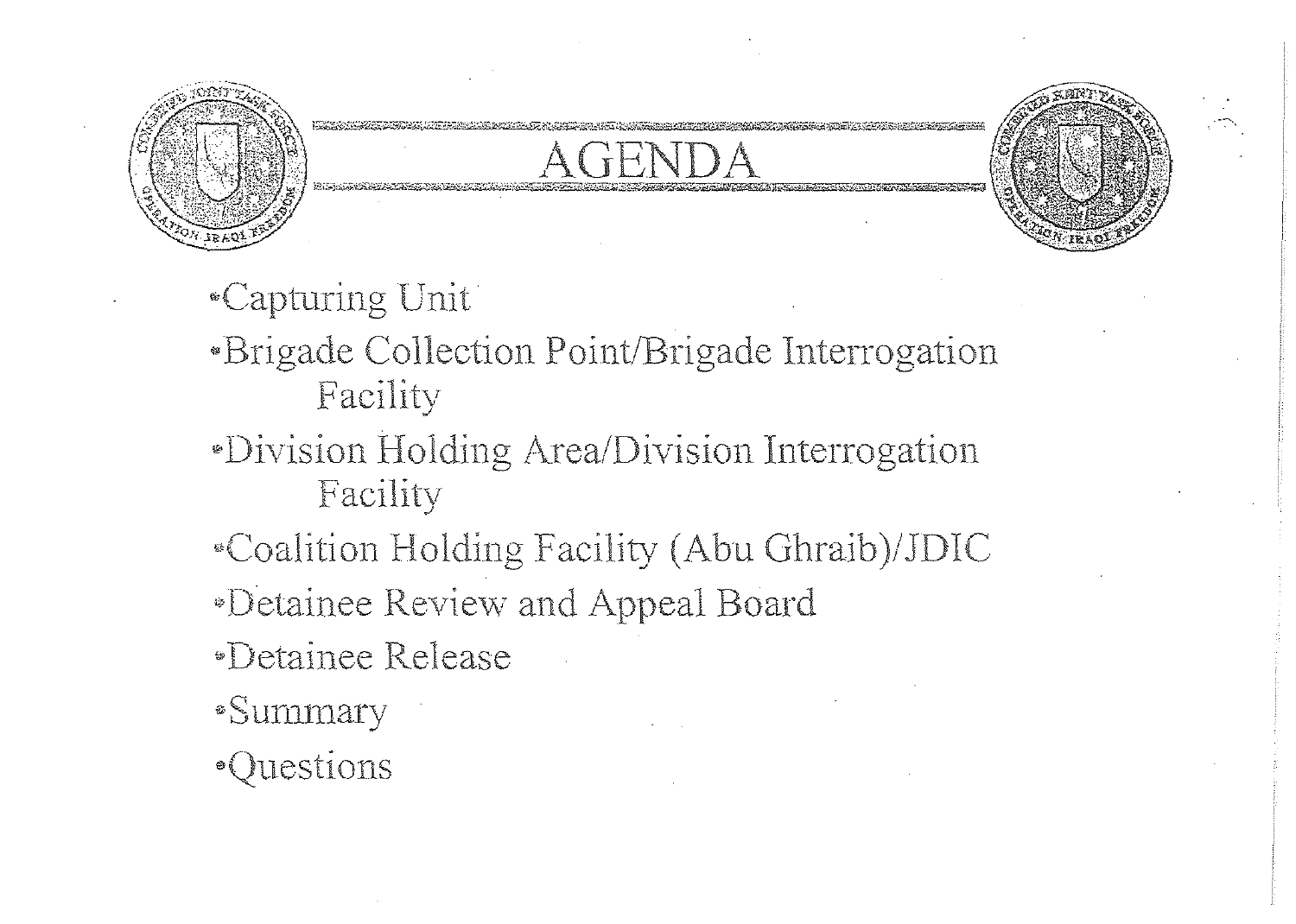

# O DO YOU AI **FRAGO 749**



- who are reasonably believed to pose a threat to security of Coalition Forces (CF), their mission, or are of intelligence value

- who obstruct the progress of CF whether by demonstration, riot or other means

- who attempt to enter, without authority, any area controlled by CF

- who commit, attempt, conspire, threaten or solicit another to commit or abet in the commission of a crime.

- pursuant to a warrant, order or indictment issued by a competent authority.

Enemy combatants that surrender or are captured may be detained. କ

KEEP THOSE THAT THE UNIT REASONABLY BELIEVES ARE A THREAT TO CF OR ARE CRIMINALS, AFTER PROPERLY VALUING THE DETAINEE.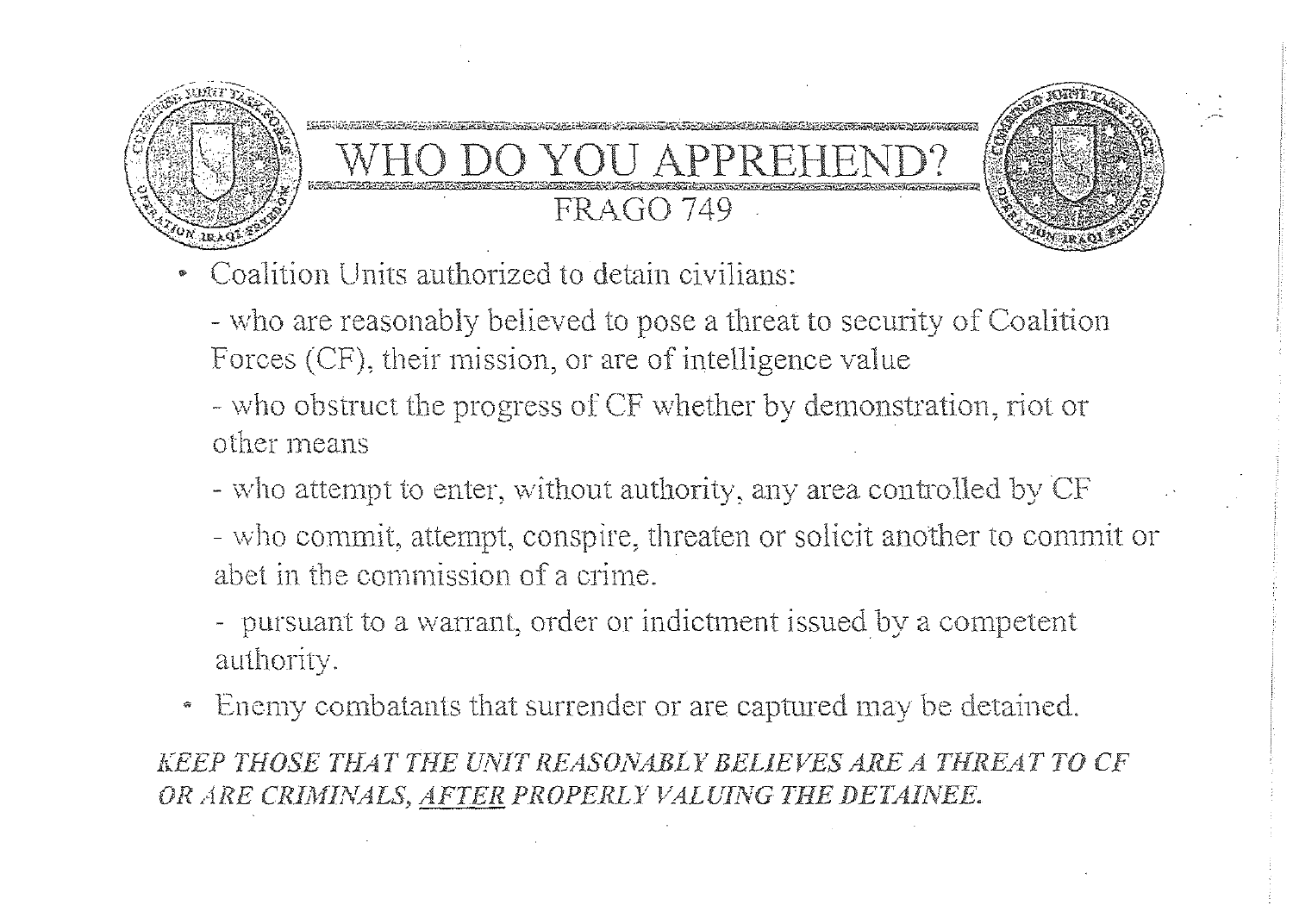



#### AGAINST COALITION FORCES

**ILLEGAL POSSESSION OF** WEAPON

**ATTACK ON COALITION FORCES THEFT OF COALITION** PROPERTY

**TRESPASS ON MILITARY** INSTALLATION

**SURVEILLING MILITARY** INSTALLATION

**.OBSTRUCTING PERFORMANCE** OF MILITARY MISSION

#### **AGAINST CIVILIANS**

VIOLATIONS OF IRAQI PENAL CODE

-ARSON

 $-RAPF$ 

-MURDER

-KIDNAPPING

-THEFT

-DESTRUCTION OF PROPERTY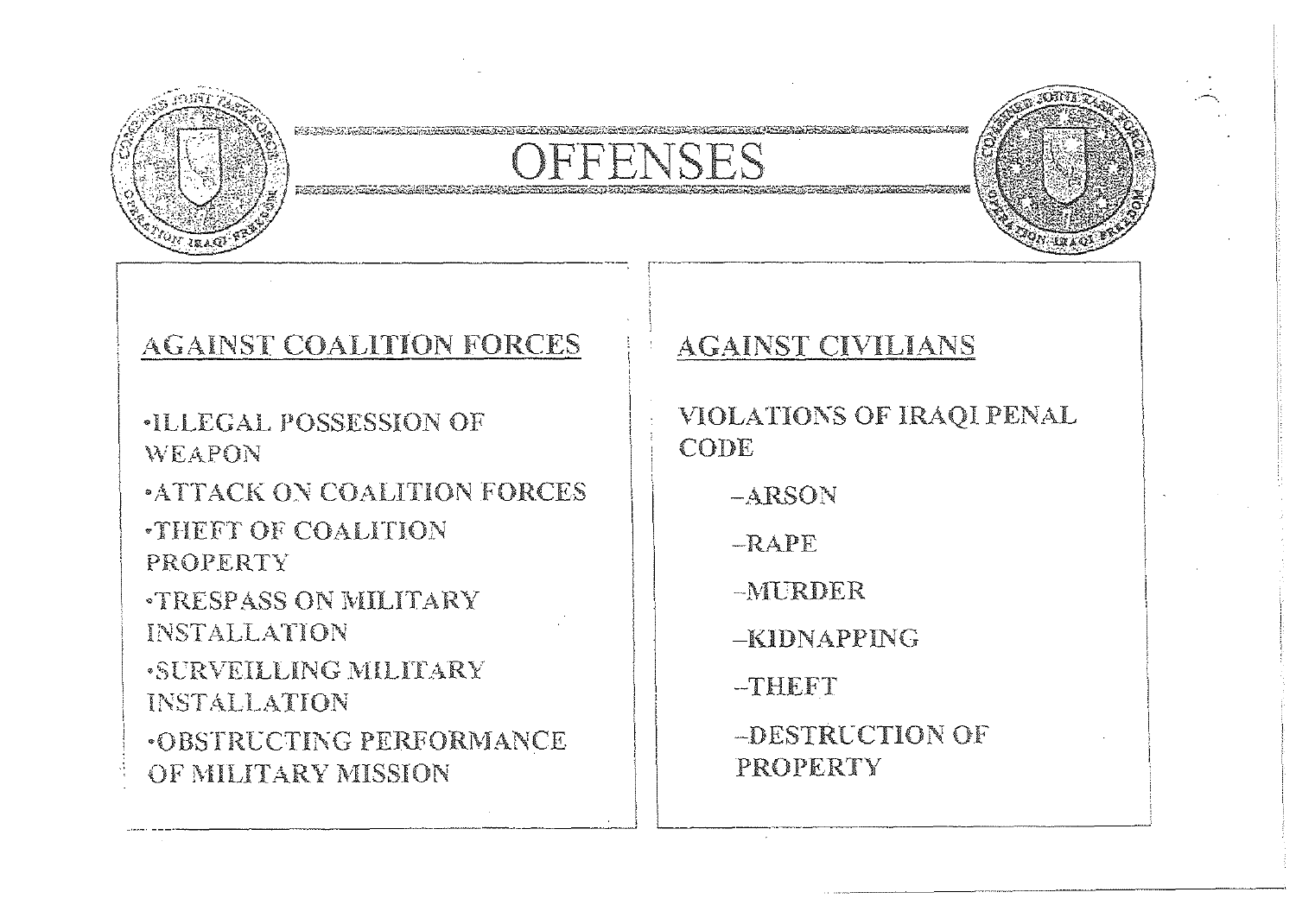

## DOCTRINE

## OBSERVATIONS

May hold up to 24 hrs

- Initial screening conducted:
	- \*Intelligence lead/ S2 driven process
	-
	- \*Identify and segregate targets from *others*
- Capture documentation: -
	- \*Detainee file begins
	- Capture Tag, CPA Apprehension form
		- \*Associated items catalogued
		- \*Officer/NCOIC prepare incident 1eport
		- *•Release bystanders/others*
- Coordination:  $\cdots$   $\cdots$   $\cdots$   $\cdots$ 
	- •Evacuate to next level (BIF) \*Associated intelligence
	- accompanies detainee forward

Need for standard screening process: •"Let BIF sort them out" practice •Dragnet approach – bystanders and non-suspects get swept up

Capture documentation:

- •Must be properly completed
- •Sworn statements must link detainee to evidence
- •Pocket litter and DOCEX items must be handled properly
- •Incident report or target packet must be attached
- Coordination:
	- •Intelligence packets (OPORD, IIR, Target Folder, etc.) must accompany detainee forward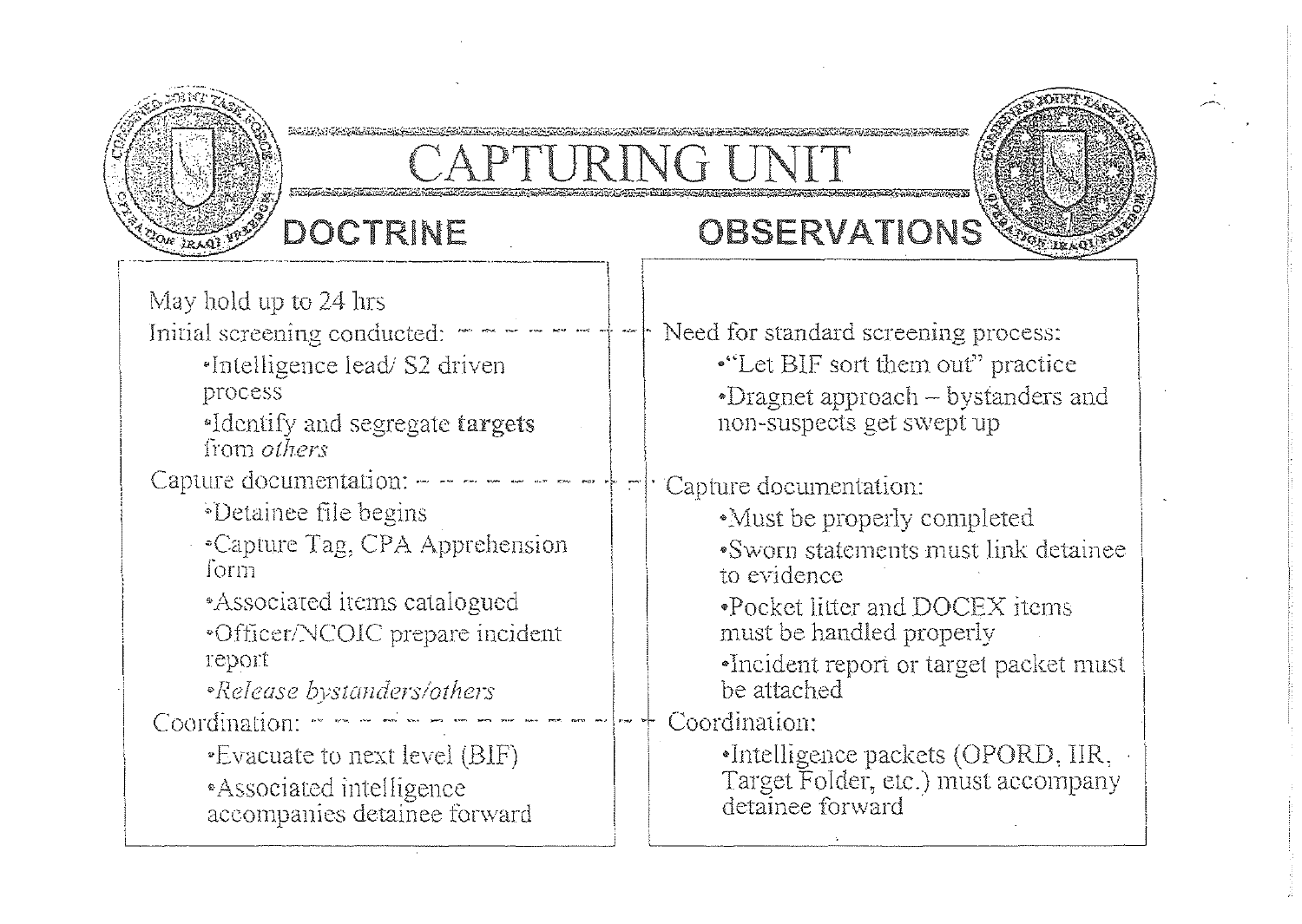

#### **LAIGADE COLLECTION FOINT**

#### BRIGADE INTERROGATION FACILITY

## DOCTRINE

## **OBSERVATIONS**

MPs receive detainees from unit \*May hold up to 72 hrs  $\cdot$  BIFs must ensure detainees come with: Verification of capture documentation: \*Record biographical data (into BATS, •Complete packets by MPs at brigade level) •Secured/Collated pocket litter and  $\cdot$ Pocket litter and items of interest  $$ property received and catalogued •TGT folders for High Value Screening: - -Detainees •Target folders are forwarded to Screening: interrogation team (S2) •Must exercise care not to needlessly •Initial assessment and formal screen detain bystanders for: •Intelligence information and • Must report daily captures to G2X knowledgability \*Status; MI hold or Criminal or - Release •HUMINT Source Ops • Start name-trace process by sending capture report to  $\tilde{Div}$  G2X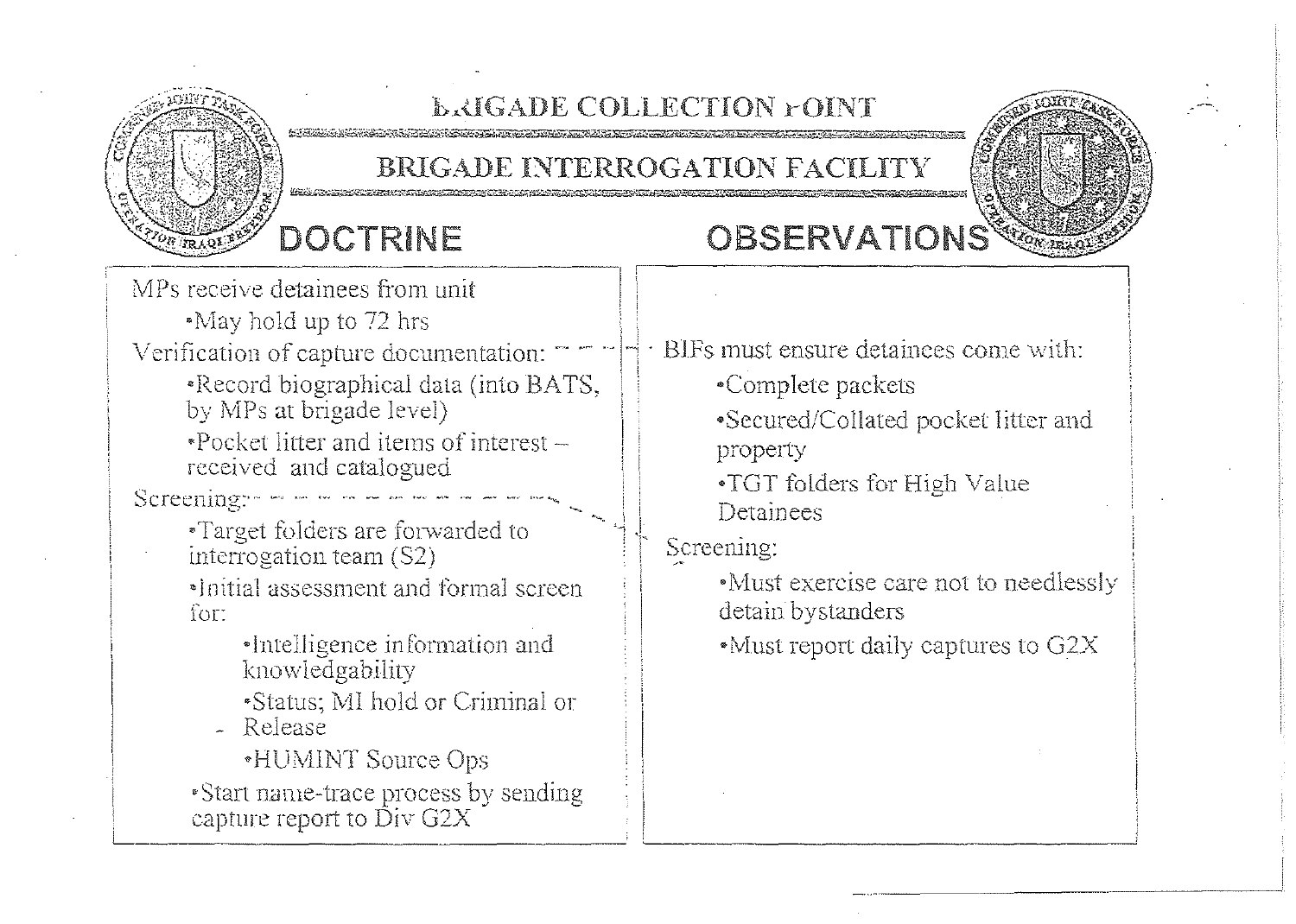

#### **LAIGADE COLLECTION FOINT**

BRIGADE INTERROGATION FACILITY

## DOCTRINE

## OBSERVATIONS

Interrogation:

- \*Exploit detainees immediately (w/i  $72$  firs)
- •Imminent threat information/ actionable intelligence Assess higher MI value \*Exploit w/i 72 hrs & release or •Send forward to DIF •Prepare Summary Interrogation<br>Report and local SDR on detainee

·Interrogation:

*\*Limited interrogation capacity* •Detainee intelligence value must. be documented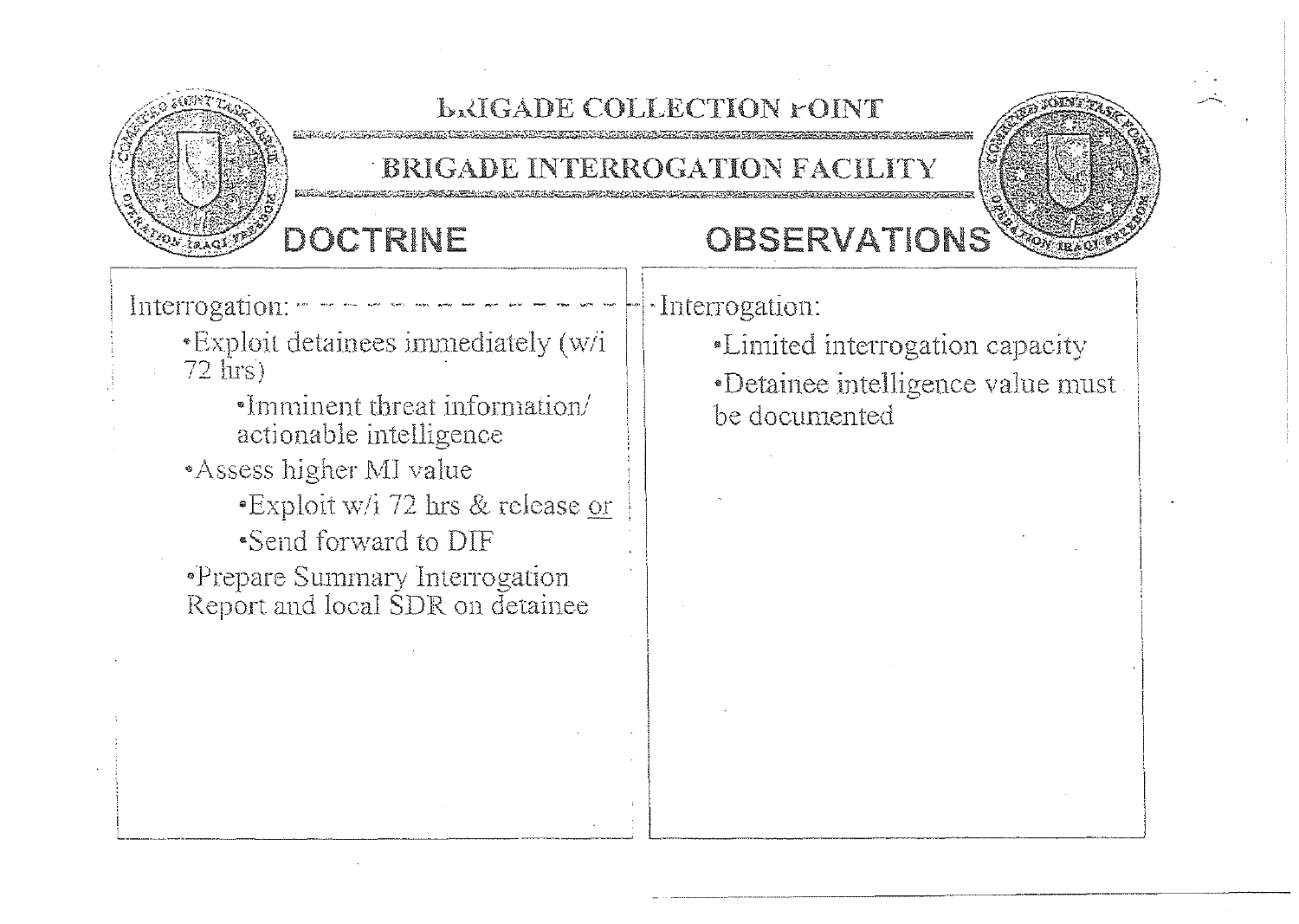

## **DIVISION HOLDING AREA**

### DIVISION INTERROGATION FACILITY

# DOCTRINE

# OBSERVATIONS

May hold up to  $14$  Days  $-$ DIF often bypassed (BIF direct to JIDC), DIFs overcrowded (detainees of no MI value) Screening focus:  $- - - - - - - -$ •Complete document packets Screening: .Return detainee to BIF where •Must ensure complete incomplete documentation from lower «Name frace results •"Let Abu Ghraih sort them •Biographic data check (input out" detriments the process to  $\overline{BAYS}$ •Turn criminals over to Iraqi Police \*Categorization: MI Hold or •Integrate BATS systems (1st MEF Security Hold and MNB-N fielded now) •Identify candidates for release by •Release detainees when appropriate Div \*Spot assess for HUMINT source ops «Determine intelligence value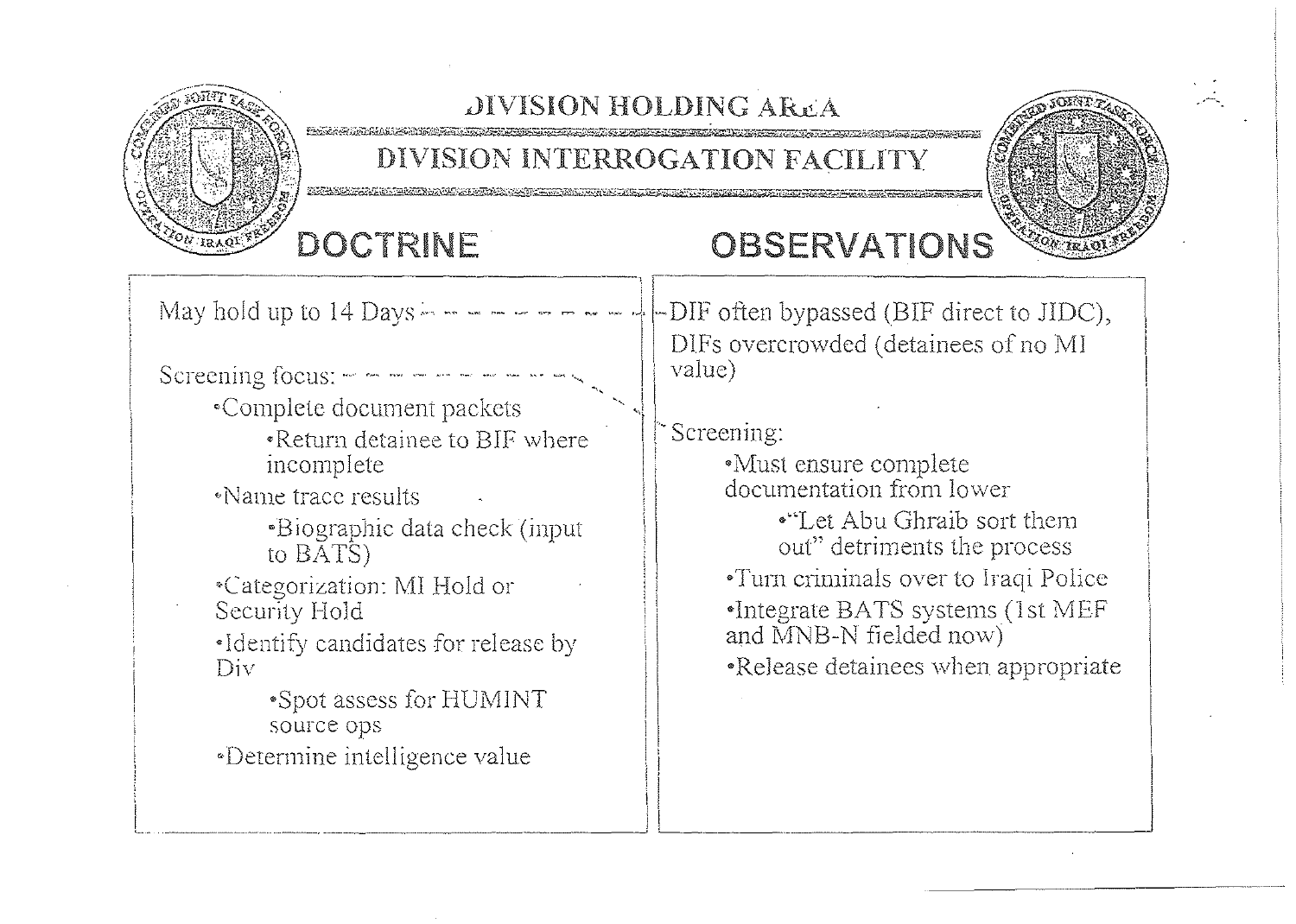

## *LIVISION HOLDING AREA*

#### DIVISION INTERROGATION FACILITY



## DOCTRINE

## OBSERVATIONS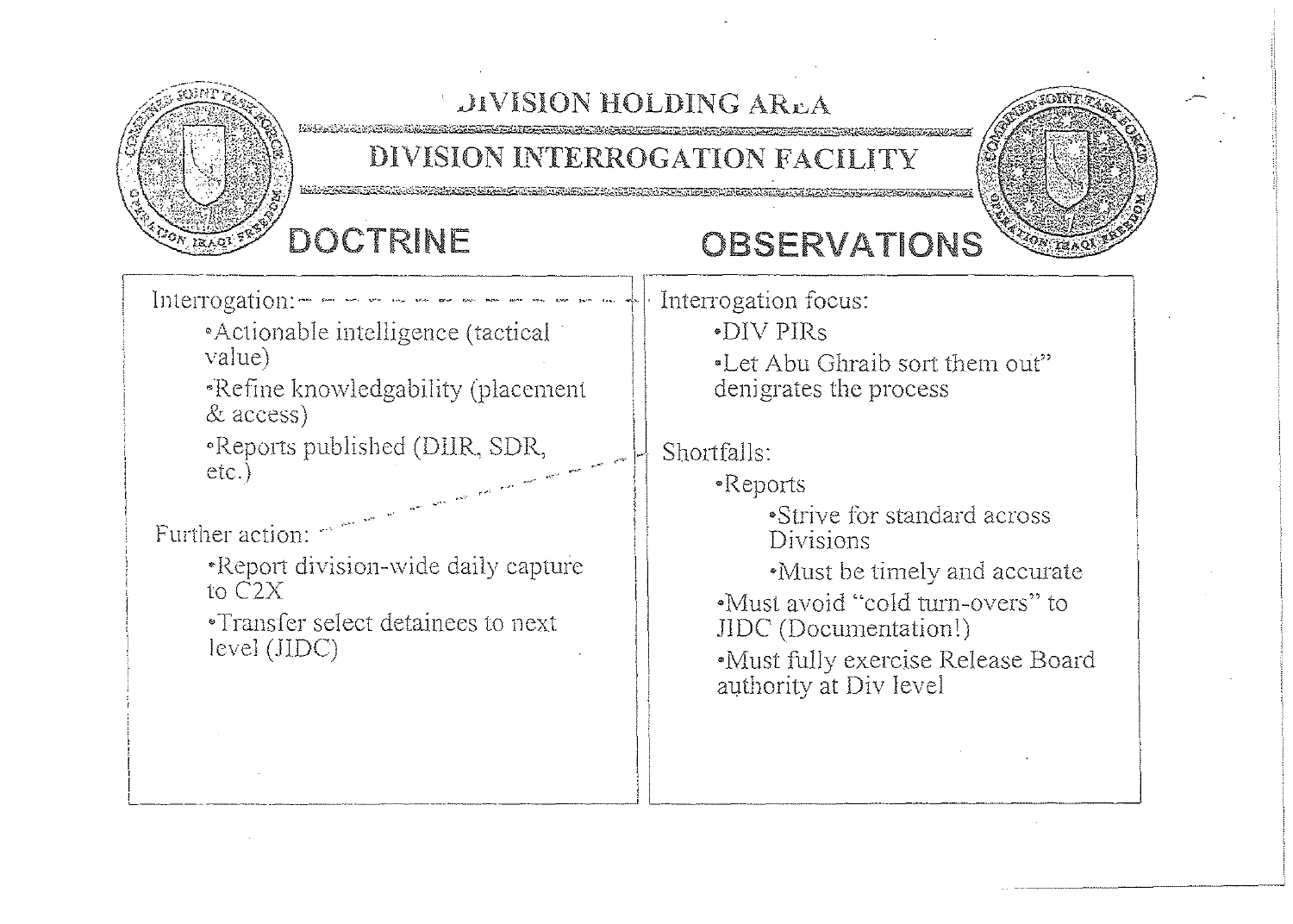

## LAIGADE COLLECTION FOINT

#### BRIGADE INTERROGATION FACILITY

## DOCTRINE

## OBSERVATIONS

Interrogation:

- \*Exploit detainees immediately (w/i  $72$  hrs)
	- •Imminent threat information/ actionable intelligence
- Assess higher MI value
	- \*Exploit w/i 72 hrs & release or •Send forward to DIF
- \*Prepare Summary Interrogation Report and local SDR on detainee

· Interrogation:

- •Limited interrogation capacity
- •Detainee intelligence value must be documented

**SONSTRAN**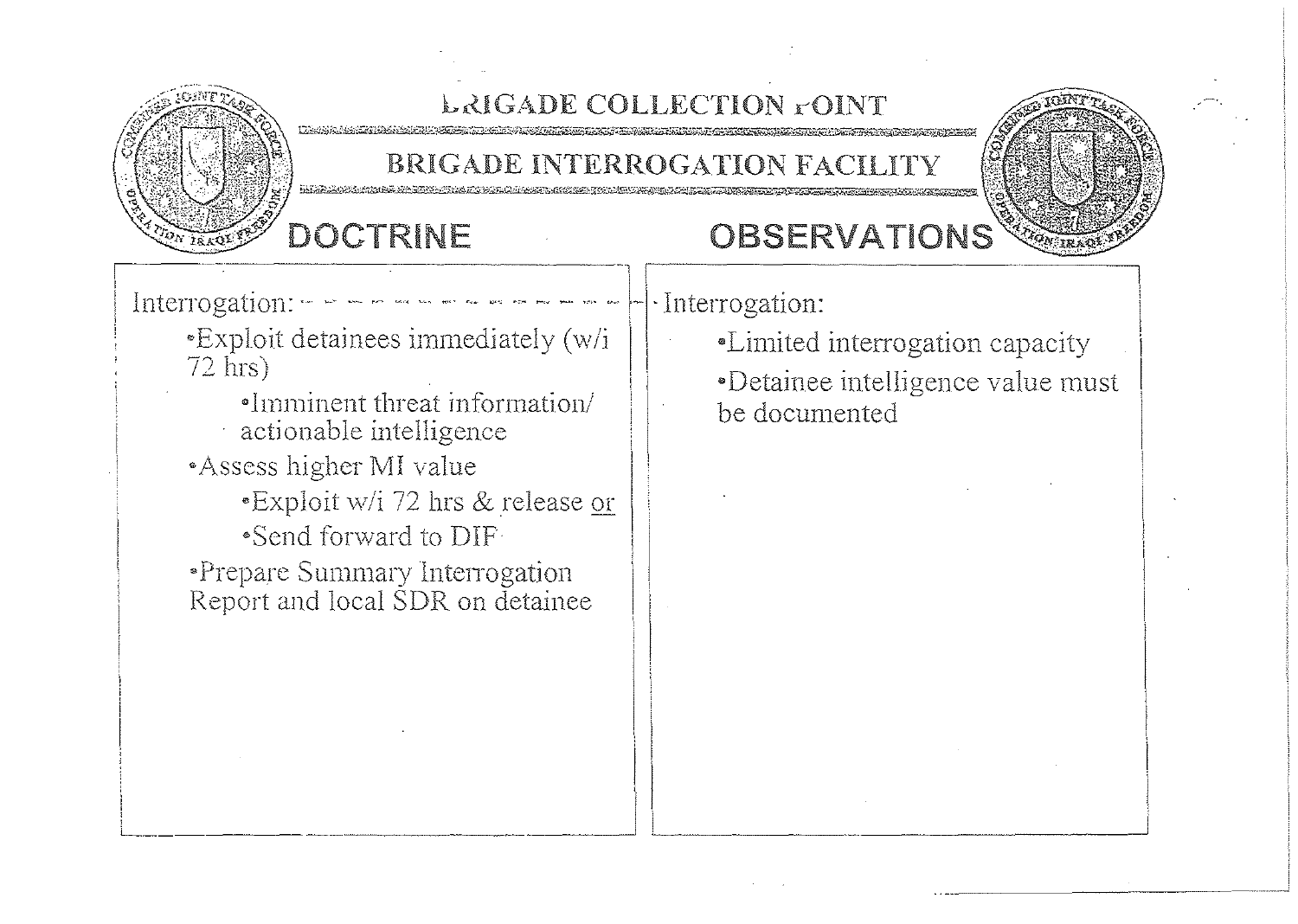

. Photos are the best way to get evidence all the way through the process Not required, but are great ways to pass

intelligence on your detainee up

Photos can turn a mediocre case into a slam dunk.